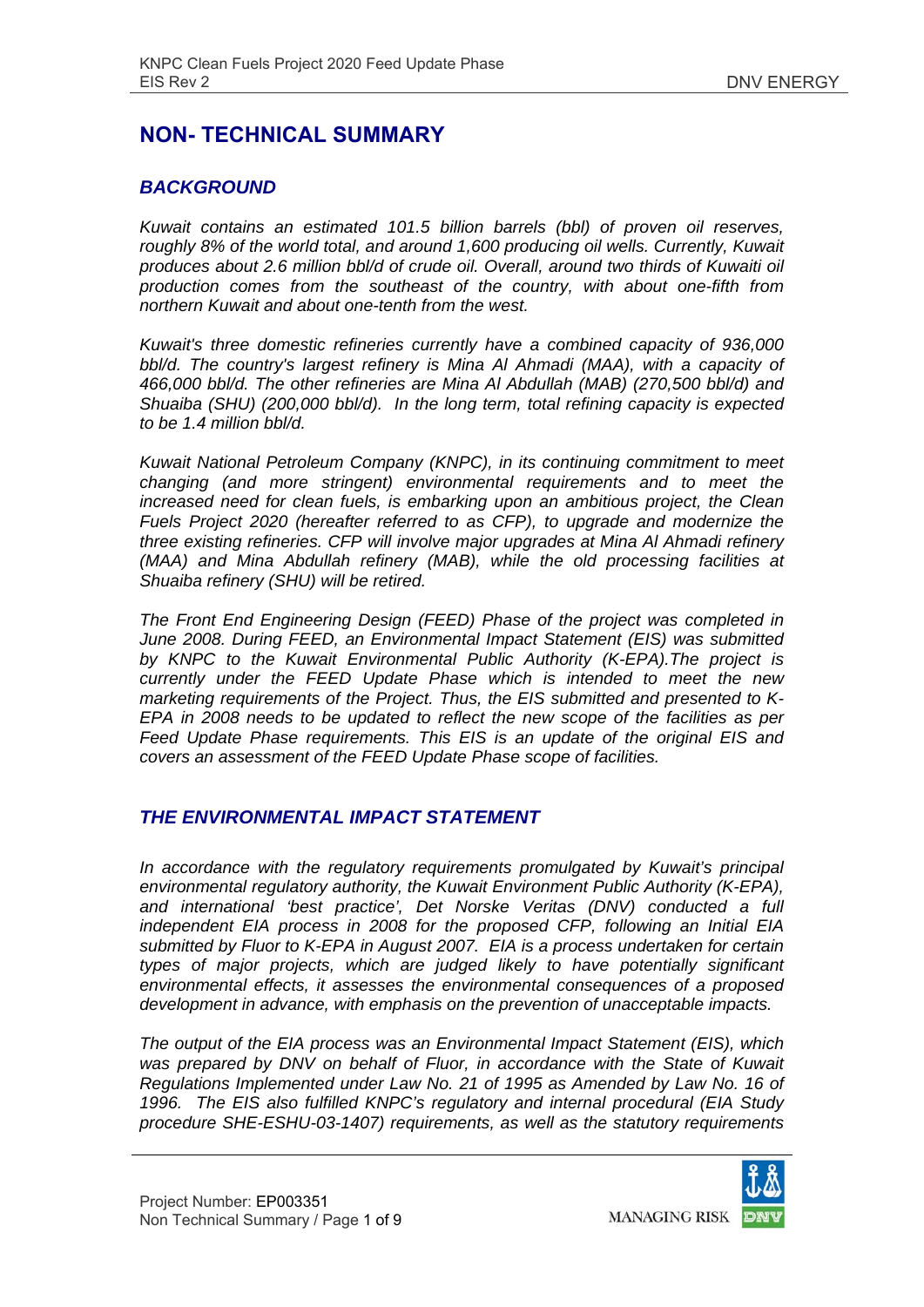*of K-EPA. This FEED Update Phase EIS has also been prepared in accordance with the above requirements and procedures*.

*This updated EIS sets out DNV's 3rd-party assessment of the potential environmental effects during the construction, subsequent operation and final decommissioning of the CFP. It is supported by an Environmental Baseline Study (EBS) conducted by DNV in conjunction with two Kuwaiti technical providers, Kuwait Institute for Scientific Research (KISR) and Wataniya Environmental Services (WES) in 2007. The EBS provides an existing environmental 'baseline' of the CFP site and its surroundings allowing DNV to assess any potential impacts posed by the project. WES also provided some assistance with the development of part of this EIS. Public consultation was not within the scope of the CFP EIA.*

### *PROJECT DESCRIPTION*

*CFP involves modifications at KNPC's three (3) existing refineries: MAA, MAB, and SHU. The MAA and MAB refineries will undergo major upgrades whilst the processing facilities at SHU will be retired. The outcome of this will be the integration of the KNPC Refining System into one merchant Refining Complex with Full Conversion operation with highest Light Ends Products Yields and minimum Fuel Oil production.* 

*The CFP, which is currently under the Front-End Engineering and Design (FEED)*  Update stage managed by Fluor, will result in a reduction in the overall refining *capacity of the three refineries from the current operating levels of 936,000 bbl/d to 800,000 bbl/d. The changes are expected to reduce impact on the environment from the refinery activities. The project will integrate the new and existing process units along with storage, infrastructure, oil movement and shipping. A variety of new Utilities and Offsite (U&O) facilities will be provided.* 

#### *Environmental Measures Incorporated in CFP*

*KNPC's objective is that the CFP 2020 will incorporate best environmental practices such as Best Available Control Technologies (BACT) and environmental mitigation measures deemed necessary, so as to meet or exceed all relevant K-EPA emissions criteria. The CFP has been designed to mitigate all environmental impacts, and numerous environmental measures / BACT have been incorporated. BACT is incorporated into the following areas:* 

- *Noise control and abatement*
- *Air emissions abatement*
- *Solid waste management*
- *Management of hazardous chemicals*
- *Wastewater treatment and disposal*
- *Environmental monitoring*

#### *Assessment of Alternative Sites*

*It is a requirement of the EIA process to consider alternative site locations when assessing a proposed development. CFP will, however, be based at the existing KNPC refineries and not in a grassroots location and thus evaluating alternative site "locations" is not possible. Thus this EIS examined alternatives to the project itself.*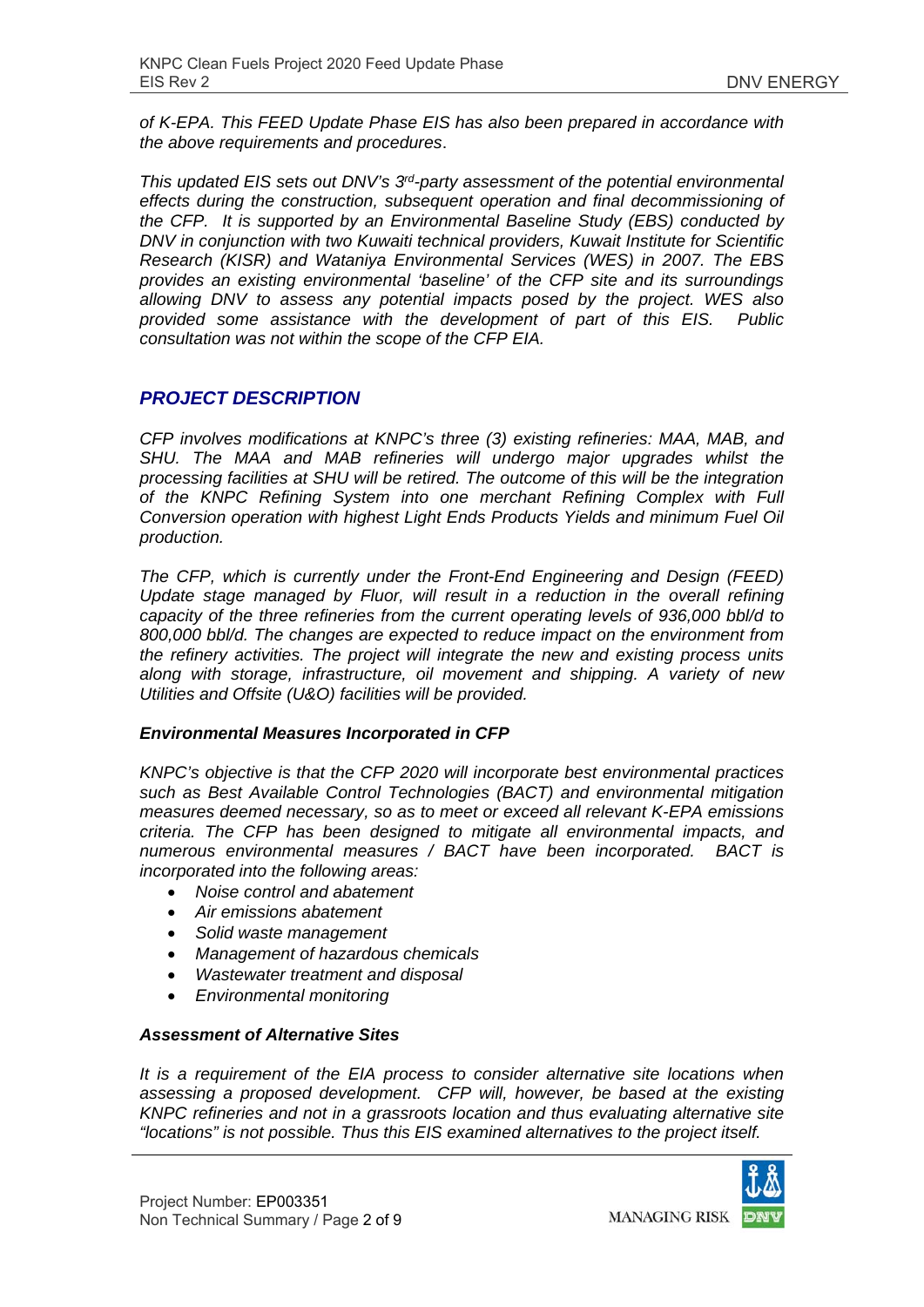*Constructing and operating the new petroleum refining and support facilities within the available space at the existing MAA and MAB refineries was considered the most suitable alternative. This is because it is economically viable, will improve regional air quality by providing low sulphur fuels, and will upgrade current refining capabilities, thus enhancing KNPC's competitive standing within the industry* 

*CFP will not only provide Kuwait and export customers with cleaner burning fuels but will also enhance the safety and environmental performance of the MAA and MAB refineries through modernization and incorporation of current best environmental practice, while the older SHU refinery processing units will be decommissioned.* 

### *ENVIRONMENTAL BASELINE STUDY*

*In support of the EIA process, DNV conducted an Environmental Baseline Study (EBS). The EBS was completed to provide a baseline of the existing environment in order to properly assess any potential impacts posed by this project. The EBS field work was undertaken by two specialist local consultants, WES and KISR.* 

*DNV, WES and KISR conducted the following specialized studies as part of the background studies:* 

- *Soil characteristics*
- *Ambient air quality*
- *Noise*
- *Land use*
- *Demography and socioeconomic aspects*
- *Geology and seismology*
- *Surface Water, groundwater and water use*
- *Terrestrial and aquatic ecology*
- *Meteorology*

*The majority of the EBS work was carried out between March 2007 and August 2007. The main environmental issue identified was that existing air quality in the study area often exceeds criteria.* 

### *NOISE*

*The main purpose of the Noise study was to evaluate the potential community noise impact due to the noise emissions from CFP.* 

*This noise assessment considered noise impacts based on available information at this early stage in the design process, and drew the following findings:* 

- *There are no exceedences of relevant K-EPA standard predicted at any receptor during daytime due to CFP for both construction and operation.*
- *For the construction phase, night time noise levels will not be affected, since construction activities are not performed during the night hours except under very exceptional situations.*
- *For the operations phase, night time noise levels are expected to exceed the relevant K-EPA standards at several locations.*

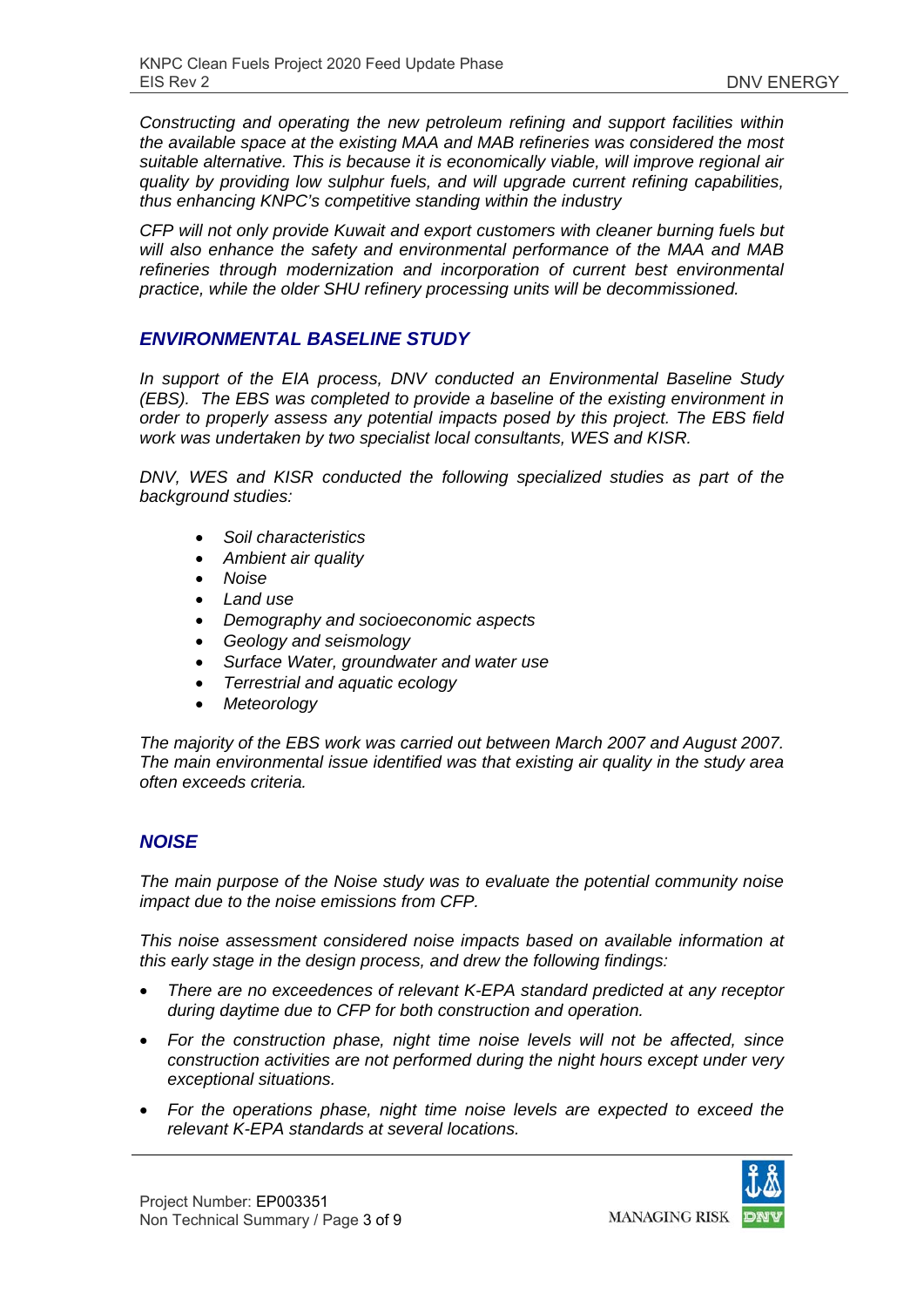*Based on the above, the following recommendations are made:* 

- *Construction activities generating significant noise levels should not be carried out during the night time except under very exceptional situations. This is particularly relevant near the beach chalets to the south east of MAB refinery.*
- *In order to fully comply with K-EPA community noise standards, additional noise attenuation using acoustic enclosures should be considered for significant noise emitting sources located close to the fence lines, particularly for CFP works near the eastern part of the CFP at MAB refinery. Details are provided within the body of the report.*
- *Noise monitoring will be necessary during both construction and operation to ensure no significant impact upon receptors.*

# *AIR QUALITY*

*Air modelling was conducted to evaluate the impact of the CFP upon the existing poor air quality in the study area. The air modelling results indicate that the air quality impacts associated with the CFP are acceptable for the following reasons:* 

- *The CFP will decommission the majority of air emission point sources from the SHU refinery (as well as some units at MAA and MAB refineries), most of which have large atmospheric pollutant emission rates. This will help reduce the total pollutants emitted to atmosphere, hence improving the air quality in the area.*
- *After the completion of CFP, the vast majority of long and short term NO2, SO2 and TSP concentrations should improve. This is mainly due to the fact that pollutant emissions from sources that are to be decommissioned far exceed the emissions associated with new CFP sources.*
- *Although, air quality in the study area improves as a result of the CFP, air quality criteria are still breached in some areas for some parameters.*
- *Fugitive emissions on site from the tank farms areas satisfy relevant criteria.*
- *CFP emissions during Sulphur Recovery Unit (SRU) emergency upset conditions satisfy relevant criteria.*
- *Based on the design data available, the air modelling results for the emergency scenarios associated with new CFP Flares indicated that all scenarios satisfy the occupational exposure standard for SO<sub>2</sub> apart from the new acid gas flare at MAB (Unit 146).*

*In the absence of any guidelines or criteria from the Kuwaiti regulator for this type of emergency event beyond the refinery fence-lines, the CFP compared maximum ground level concentrations against more stringent US air quality criteria. Maximum ground level sulphur dioxide concentrations beyond the refinery fence-lines generally meet this more stringent criteria (US AEGL-2) apart from emergency scenarios for the flares associated with Units 162, 167, 146, 149 (High Pressure) and Total Power Failure (TPF). The acid gas flare at MAB (Unit 146) will also exceed the US ERPG-2 criterion for sulphur dioxide.* 

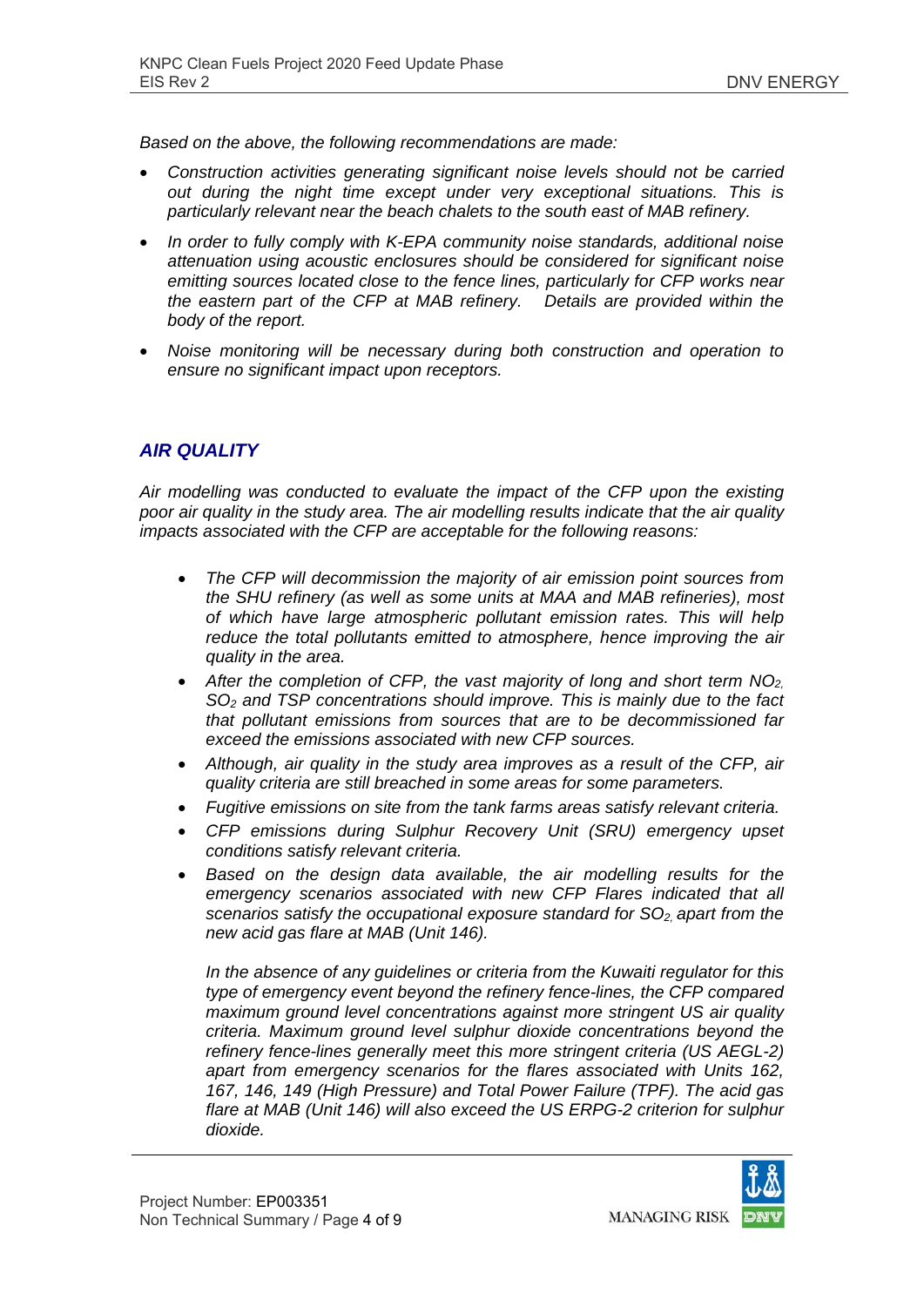*Sensitivity analysis was thus conducted by increasing the flare stack heights for these Units. The revised results indicate that all relevant criteria are met for all cases except the new acid gas flares at MAA and MAB (Units 167 & 146), as well as the TPF Case, which still exceed the AEGL-2 criterion.* 

*Additional, preliminary sensitivity analysis on the aforementioned flare units indicates that with the emission rate of sulphur dioxide halved, the resulting peak ground level concentrations will reduce proportionally. This would result in MAA Unit 167 and the TPF Case meeting the AEGL-2 criterion. MAB Unit 146 would still not meet the AEGL-2 criterion (in order to meet AEGL-2 criterion, the emission rate of sulphur dioxide should be reduced to around 35-40% of its current value).*

*Consequently, it is recommended that KNPC implement design changes during the EPC phase to reduce the relief loads for the flare systems which*  have the highest potential impact on the receptors located outside the *refinery boundaries.* 

### *SOLID WASTE*

*CFP will produce a variety of solid wastes (hazardous and non-hazardous) during both construction and operational activities. In order to manage waste properly and comply with local and globally recognized waste management practices, a Waste Management Plan (WMP) will be developed by each EPC Contractor in accordance with KNPC policies / procedures as well as K-EPA requirements. Specifically, the WMP will comply with the existing KNPC Procedure for Solid Waste Management (SHE-ESHU-03-1406).* 

As part of the WMP, a number of mitigating measures will be implemented. These will *have the effect of reducing both the amount of waste generated, and the associated impacts on the environment. The greatest potential impact to the environment relates to the storage of hazardous wastes. The impact of the generation, storage, transportation and disposal of non-hazardous and hazardous solid waste during the operation of the CFP facilities is considered to be of small to moderate negative significance. During construction it is considered to be of small negative significance. This is due to the quantities and the nature of the material, the implementation of an Environmental Management System (EMS) and WMP, and the full implementation of all control measures by the EPC contractors as recommended in this report.* 

#### *HAZARDOUS MATERIALS*

*The new and modified CFP facilities will handle and / or store a variety of potentially hazardous materials, including finished products, raw materials and catalysts. Hazardous materials being used within the various systems that comprise the CFP will include: water treatment chemicals such as hydrochloric acid, sulphuric acid, caustic, chlorine, catalysts, and water conditioning chemicals such as corrosion inhibitors and oxygen scavengers.* 

*During construction, all hazardous material will be stored and managed in a central location located within each EPC Contractor controlled area. Materials within these* 



**MANAGING RISK**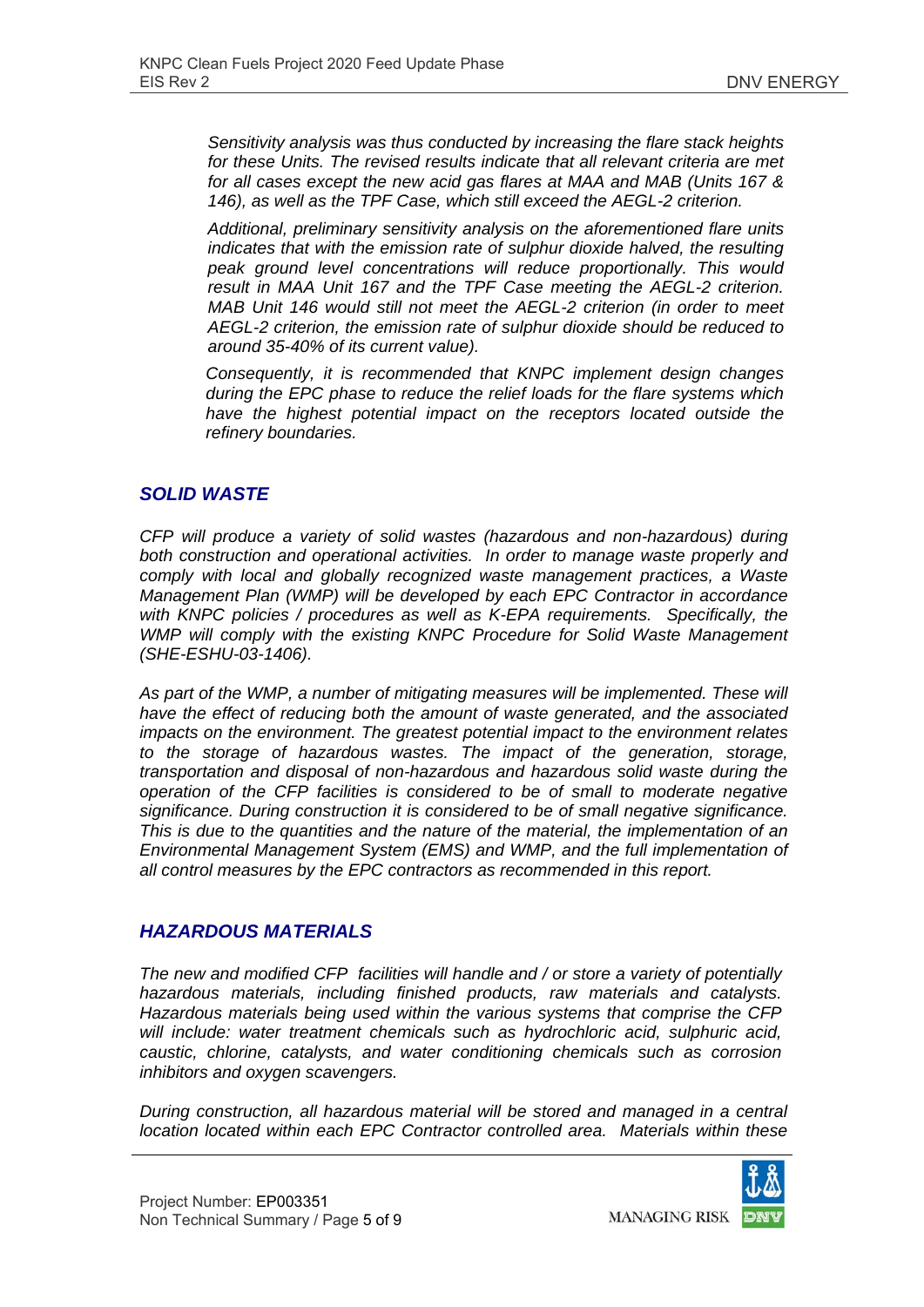*areas will be stored according to compatibility and all flammable materials will be segregated and stored in a flame protected area. All hazardous materials will be contained within temporary or permanent bunding in order to prevent a release to soil and / or groundwater.* 

*Hazardous materials storage during operation of CFP facilities will either be in fixed tanks (at various bunded locations on the site), in a compressed gas cylinder storage area, or in the new MAB Chemical Storage Warehouse / Catalyst Storage Area. Material Safety Data Sheets (MSDS's) will be made available at the guardhouse, administration building and control room buildings for the refineries. In addition, MSDS's will be accessible at the new chemical storage warehouse building and catalyst storage facility at the MAB refinery for the materials stored in those buildings.* 

*The impact from the storage, use, transportation and disposal of hazardous materials is considered to be of "small negative" significance during construction and of "moderate negative" significance during operation provided that all recommended management measures are followed. It is important that the management systems will, as proposed, comply with K-EPA requirements for the handling, storage and disposal of hazardous materials. Storage of hazardous chemicals will be in accordance with the provisions in Article 30 of the K-EPA regulations.* 

### *WASTEWATER*

*The CFP development will require large volumes of water for cooling tower, boiler feedwater (BFW) make-up, process water, potable water, sanitation and other refinery services. KNPC plan for as much of the CFP's water demand to be met by wastewater recycling and reuse as possible.* 

*There will be two new Wastewater Treatment (WWT) Systems provided as part of CFP:* 

- *New Wastewater Treatment System at MAB Unit 156*
- *New Wastewater Treatment System at MAA Unit 163.*

*DNV has assessed the environmental impacts from the collection, treatment and reuse of process and sanitary wastewater effluents generated during both construction and operational phases as having a 'Small Negative Impact'. Overall, it is concluded that the planned new CFP wastewater collection and treatment facilities are state of the art, and constitute best practice and apply a considerable number of BACT elements. The CFP wastewater facilities will be designed, built and operated in such a way as to meet best practice and the applicable K-EPA environmental criteria.* 

*In order to augment the robust approach to addressing and mitigating environmental impacts during the CFP's construction and subsequent operations, this study makes the following additional recommendations:* 

- *The wastewater discharge monitoring results should be audited by an independent party on a regular basis.*
- *The wastewater, storm water and sanitary wastewater collection / treatment facilities should be made available at the earliest stage possible during construction, and it is recommended that each EPC contractor make this an early priority for the CFP construction.*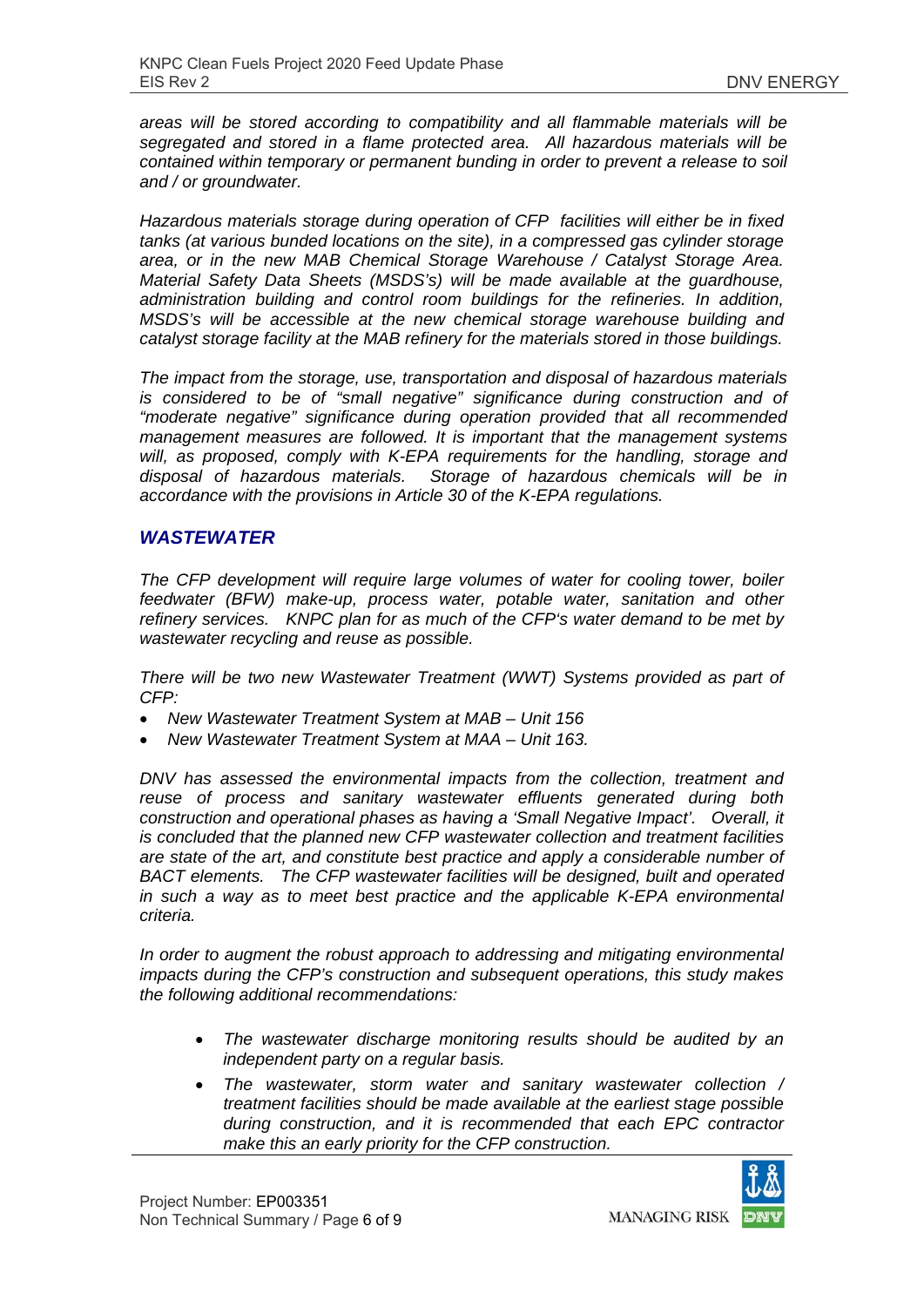### *TRAFFIC*

*A preliminary Traffic Impact Assessment (TIA) was conducted in the FEED Stage EIA in 2008. It has not been updated as part of this report because a detailed TIA will* be conducted for the Ministry of Interior in the near future prior to the start of *construction activities.* 

*The 2008 TIA indicated that the CFP could have a significant impact on local traffic conditions during the construction phase, in particular during the seven month period of peak construction activities. The impact on traffic during operation of CFP facilities was found to be acceptable although the overall volume of traffic is expected to increase.* 

*The long term impact should be positive for traffic around the SHU Refinery due to a substantial reduction in the number of employees at the start of the CFP operational phase.* 

*It is recommended that a comprehensive TIA be conducted during the EPC phase to further study local traffic patterns with the objective of determining the current status of local roadways relative to their design carrying capacity. This information should be used as the basis for development of a comprehensive CFP Traffic Management Plan to ensure impacts are managed acceptably via detailed traffic control measures.* 

## *MISCELLANEOUS ISSUES*

#### *Socio-economics*

*The proposed CFP will have positive benefits on the regional employment market and local economy, due to the recruitment of approximately 33,000 construction workers (at peak) and approximately 1,500 additional operational staff. In addition, there are anticipated to be positive benefits due to the effects of supply, maintenance and service contracts to local businesses.* 

*There will be some potential negative social impacts from CFP construction staff. The main concerns relate to the impact of the very large construction employees when not working, with some potential impact upon local residential areas owing to cultural differences, and increased strain upon local facilities, and it is recommended that the EPC contractor should develop a plan to handle the potential negative social impacts from such a large influx of construction workers. To counter this, there will also be potential positive impacts upon the local community via local businesses benefiting from increased trade and commerce.* 

*KNPC's Safety, Health and Environmental practice will likely be enhanced through the upgrading / replacing of aging units. This will generally make the KNPC refineries and their surroundings a safer and cleaner place to live and work.* 

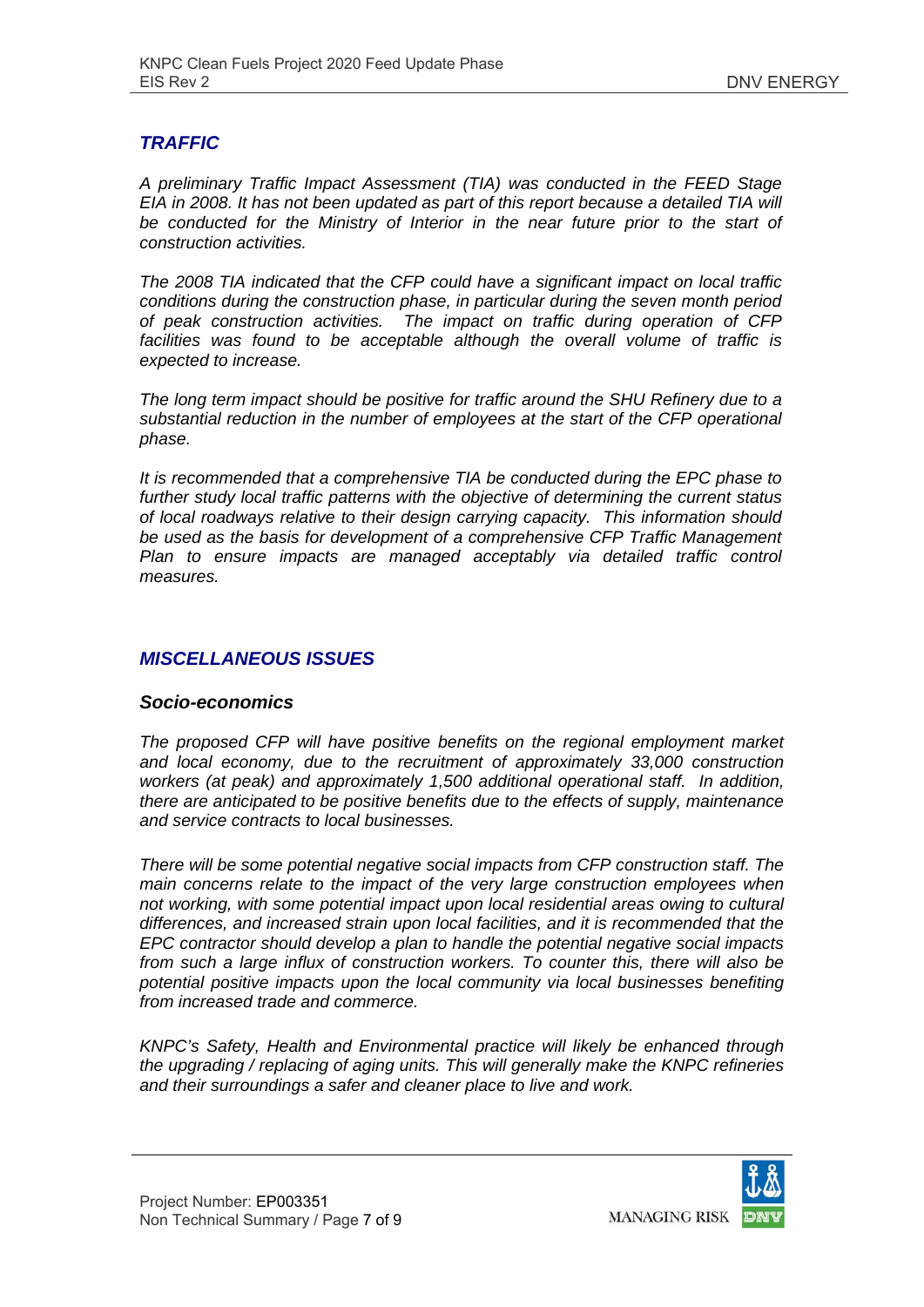#### *Assessment of Landscape and Visual Impacts*

*There are no significant landscape impacts from installation of the CFP facilities and receptors at long distances will consider the refinery in context with the existing industrial developments adjacent to the site. Local observers will be visually impacted by the CFP development, especially on the south-eastern edge of the project and mitigation measures have been proposed to minimise visual impacts, in the form of hording or earth bunds. The impact of the CFP development is minimised due to the development being incorporated within the refinery boundaries*.

#### *Groundwater Monitoring and Contaminated Land*

*In the EBS, it was observed that there was no significant soil contamination identified at MAA and MAB, however, soil hydrocarbon levels were higher at SHU where contamination was identified at one location. The soil in this location will need to be carefully removed and disposed of correctly. It is recommended that an independent Environmental Advisor is regularly on site during construction whilst soil excavations are taking place to ensure that the soil is excavated and disposed of in the correct manner, and to help identify other areas of contamination, if any.* 

*KNPC recently commissioned a comprehensive Groundwater Study, which involved the establishment of 47 groundwater wells around the three existing refineries; the report identified a degree of groundwater contamination below the refineries.* 

*DNV recommend that regular checks for fugitive emissions to ground/groundwater from CFP refinery plant and tanks are included as part of the EMS, and that systematic groundwater monitoring is conducted around the CFP facilities and in the vicinity of the tank farms, and analysed against agreed criteria). The CFP will need to provide a groundwater monitoring well system to detect any groundwater contamination from areas where oil or other hazardous materials are normally handled or stored.* 

*It is additionally recommended that soil and groundwater identified as contaminated in the KISR report and overlapping with the CFP location will require remediation prior to the start of CFP construction.* 

#### *EMERGENCY RESPONSE*

*The three KNPC refineries, MAA, MAB and SHU, process, store and distribute large quantities of flammable and toxic materials. An incident, such as fire, explosion or gas release occurring within the CFP facilities may have serious consequences, affecting not only the site and the local environment, but also other industries and the public outside the site boundaries.* 

*KNPC is committed to the safety of its employees, installations and the general public. All applicable safety standards, procedures and best practices are followed during process selection, design, construction and operation. However, even with the best safe working practices, it is recognized that emergency incidents may and do still occur. KNPC has developed and implemented a Major Incident Procedure Plan (MIPP) for its existing refineries. Since the CFP is being constructed and* 



**MANAGING RISK**